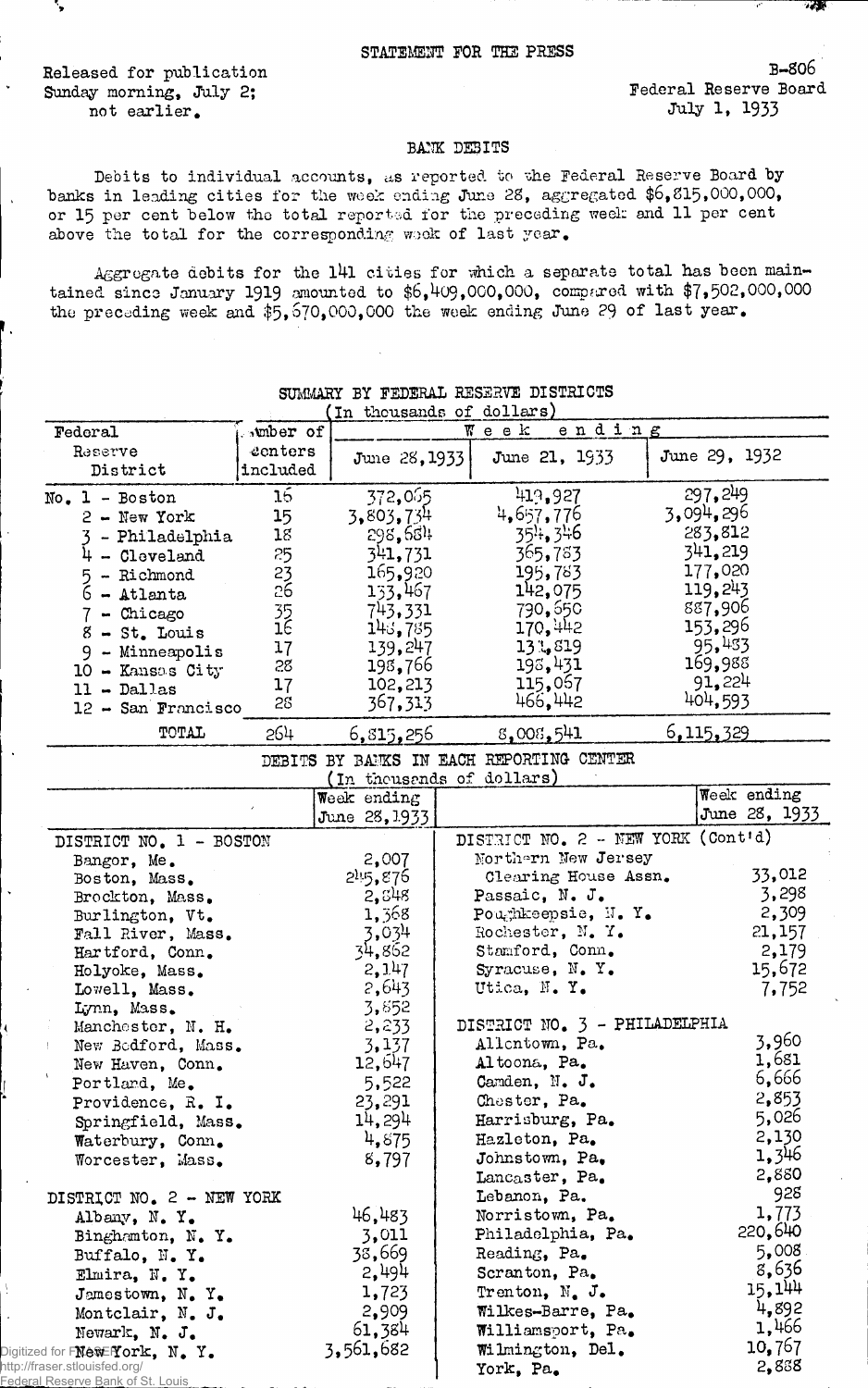DEBITS BY BAMS IN EACH REPORTING CENTER

|                            |                 | (In thousands of dollars)   | B <del>-</del> 806a                 |
|----------------------------|-----------------|-----------------------------|-------------------------------------|
|                            | Week ending     |                             | Week ending                         |
|                            | June 28, 1933   |                             | June 28, 1933                       |
| DISTRICT NO. 4 - CLEVELAND |                 | DISTRICT NO. 6 - ATLANTA    | $($ Cont <sup><math>d)</math></sup> |
| Akron, Ohio                | 6,506           | Elberton, Ga.               | 79,                                 |
| Butler, Pa.                | 1,366           | Hattiesburg, Miss.          | ,451                                |
| Canton, Ohio               | 3,971           | Jackson, Miss.              | 2,825                               |
| Cincinnati, Ohio           | 49,348          | Jacksonville, Fla.          | 9,741                               |
| Cleveland, Ohio            | 69,096          | Knoxville, Tenn.            | 3,004                               |
| Columbus, Ohio             | 19,875          | Macon, Ga.                  | 1,946                               |
| Dayton, Ohio               | 9,358           | Meridian, Miss.             | 1,257                               |
| Erie, Pa.                  |                 | $Minmi$ , $Ta_{\bullet}$    | 3,172                               |
| Franklin, Pa.              | 3,890           | Mobile, Ala.                | 4,258                               |
|                            | 412             |                             |                                     |
| Greensburg, Pa.            | 732             | Mondgemery, Ala.            | 2,709                               |
| Hamilten, Ohio             | 1,167           | Nashwille, Tenn.            | 9,523                               |
| Homestead, Pa.             | 361             | Newnan, Ga.                 | 302                                 |
| Lexington, Ky.             | 2,144           | New Orleans, La.            | 38,033                              |
| Lima, Ohio                 | 1,052           | Pensacola, Fla.             | 993                                 |
| Lorain, Ohio               | 355             | Savannah, Ga.               | 5,523                               |
| Middletown, Ohio           | 1,325           | Tampa, Fla.                 | 3,765                               |
| Oil City, Pa.              | 1,283           | Valdosta, Ga.               | 435                                 |
| Pittsburgh, Pa.            | 135,254         | Vicksburg, Miss.            | 661                                 |
| Springfield, Ohio          | 2,109           |                             |                                     |
| Steubenville, Ohio         | 1,052           | DISTRICT NO. 7 - CHICAGO    |                                     |
| Toledo, Ohio               | 16,327          | Aurora, Ill.                | 747                                 |
| Warren, Ohio               | 1,171           | Battle Creek, Mich.         | 874                                 |
|                            | 6,850           |                             |                                     |
| Wheeling W. Va.            | 5,697           | Bay City, Mich.             | 738                                 |
| Youngstown, Ohio           |                 | Bloomington, Ill.           | 1,371                               |
| Zanesville, Ohio           | 1,030           | Cedar Rapids, Ia.           | 3,531                               |
|                            |                 | Champaign-Urbana, Ill.      | 1,167                               |
| DISTRICT NO. 5 - RICHMOND  |                 | Chicago, Ill.               | 515,065                             |
| Asheville, N. C.           | 1,582           | Danville, Ill.              | 1,615                               |
| Baltimore, Md.             | 47,373          | Davenport, Ia.              | 2,708                               |
| Charleston, S. C.          | 1,927           | Decatur, Ill.               | 2,155                               |
| Charleston, W. Va.         | 6,022           | Des Moinos, Iowa            | 11,477                              |
| Charlotte, N. C.           | 8,595           | Detroit, Mich.              | 82,538                              |
| Columbia, S. C.            | 2,442           | Dubuque, Iowa               | 1,389                               |
| Cumberland, Md.            | 1,628           | Flint, Mich.                | 3,296                               |
| Danville, Va.              | 815             | Fort Wayne, Ind.            | 3,940.                              |
| Durham, N. C.              | 3,977           | Gary, Ind.                  | 1,347                               |
| Greensboro, N. C.          | 652             | Grand Rapids, Mich.         | 5,994                               |
| Greenville, S. C.          | 2,686           | Green Bay, Wis.             | 1,836                               |
| Hagerstown, Md.            |                 | Indianapolis, Ind.          | 23,036                              |
| Huntington, W. Va.         | 1,188           | Jackson, Mich.              | 1,201                               |
| Lynchburg, Va.             | 1,928           | Kalamazoo, Mich.            |                                     |
| Newport News, Va.          | 2,447           |                             | 2,173                               |
| Norfolk, Va.               | 1,262           | Lansing, Mich.              | 2,010                               |
|                            | 8,342           | Mason City, Iowa            | 1,357                               |
| Portsmouth, Va.            | 673             | Milwaukee, Wis.             | 40,210                              |
| Raleigh, N. C.             | 3,173           | Moline, Ill.                | 468                                 |
| Richmond, Va.              | 21,658          | Muscatine, Iowa             | 318                                 |
| Roanoke, Va.               | 3,136           | Oshkosh, Wis.               | 1,260                               |
| Washington, D. C.          | 36,823          | Peoria, Ill.                | 5,728                               |
| Wilmington, N. C.          | 1,284           | Rockford, Ill.              | 2,511                               |
| Winston-Salem, N. C.       | 6,007           | Saginaw, Mich.              | 2,149                               |
|                            |                 | $\mathbb{S}$ heboygan, Wis. | 2,117                               |
| DISTRICT NO. 6 - ATLANTA   |                 | Sioux City, Iowa.           | 6,834                               |
| Albany, Ga.                | 363             | South Bend, Ind.            | 3,690                               |
| Atlanta, Ga.               | 23,401          | Springfield, Ill.           | 3,313                               |
| Augusta, Ga.               |                 | Terre Haute, Ind.           | 2,663                               |
| Birmingham, Ala.           | 2,582<br>11,440 |                             | 1,672                               |
| Brunswick, Ga.             | 355             | Waterloo, Iowa              |                                     |
|                            | 4,756           |                             |                                     |
| Chattanooga, Tenn.         | 1,456           |                             |                                     |
| Columbus, Ga.              | 437             |                             |                                     |
| Dothan, Ala.               |                 |                             |                                     |

 $\hat{\mathcal{A}}$ 

 $\frac{1}{\mathbf{A}}$ 

 $\bar{\mathbf{r}}$ 

l,  $\mathbf{v}$ 

 $\ddot{\phantom{0}}$ 

 $\bar{\lambda}$ 

 $\ddot{\phantom{1}}$